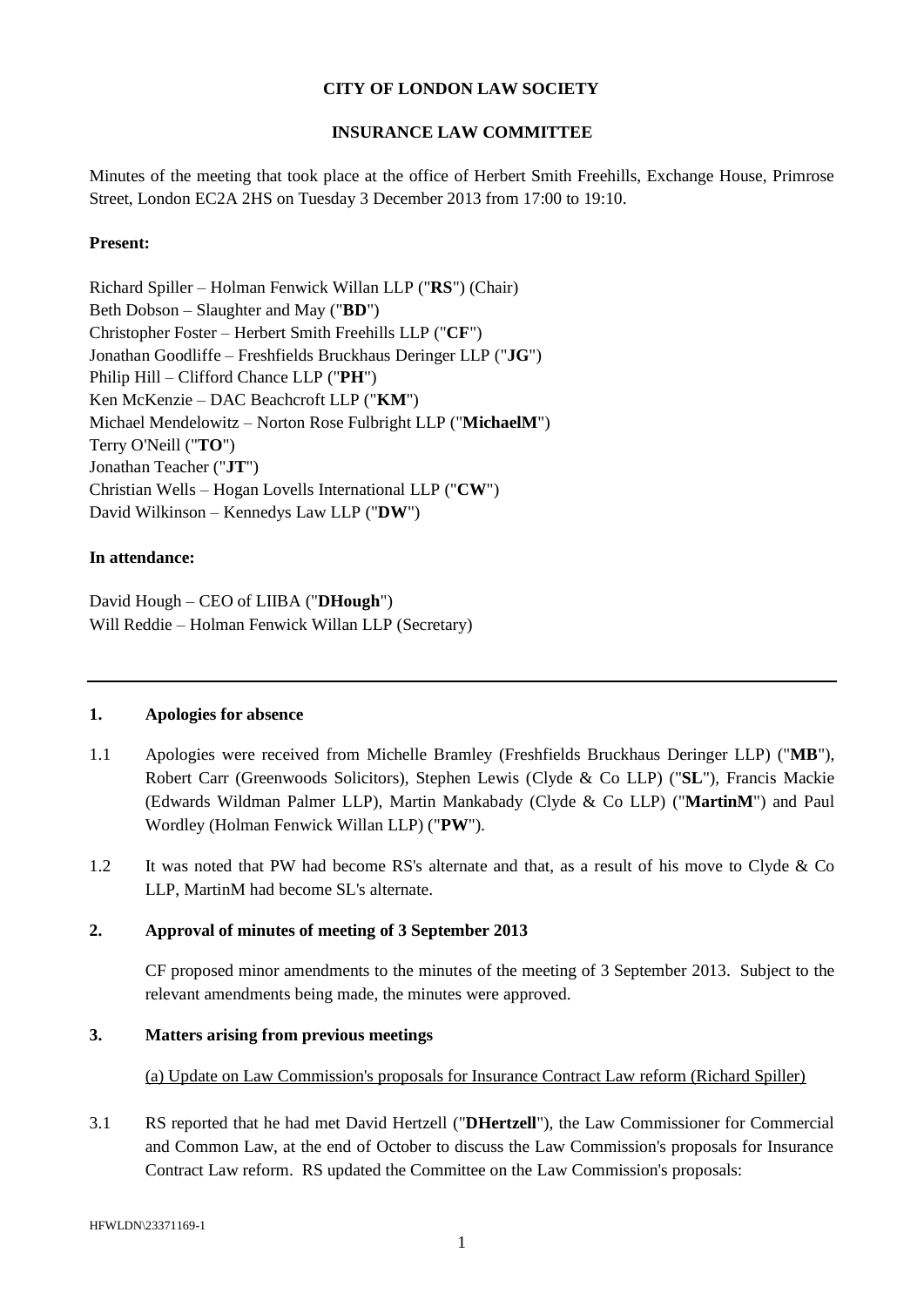- (a) The draft Bill was expected to be published in early 2014. DHertzell intended to attend the Committee's first meeting of 2014 to discuss the draft.
- (b) The final Bill would not be ready before Easter 2014 as the Scottish Law Commission had to review and sign off on it. DHertzell was aiming to get the Bill before Parliament in the summer of 2014. He still intended to use the procedure for uncontroversial bills and believed that the Bill had cross-party support.
- (c) DHertzell expected the bill to cover remedies for fraud, damages for late payment, and remedies for non-disclosure and misrepresentation.
- (d) DHertzell did not expect the Bill to cover insurable interest or a reform of section 53 of the Marine Insurance Act. DHertzell believed that there was consensus that change was required regarding insurable interest, but there was not yet consensus on what these changes should be. He had stated that section 53 was still particularly controversial and including this in the Bill could jeopardise the whole Bill.
- 3.2 In respect of section 53, RS reported that the Lloyd's Market Association ("**LMA**") was maintaining that brokers should continue to be liable for premium. However, RS reported that Holman Fenwick Willan had hosted a seminar at which, despite the LMA's position, all of the insurers present had agreed that brokers should not be liable for premium. RS reported that he and DHertzell had agreed that RS should approach Kees van der Klugt of the LMA to discuss the LMA's position.
- 3.3 TO asked whether the industry was working towards agreeing standard form TOBAs. If so, he considered that these TOBAs were unlikely to be aligned with the position under section 53, so section 53 may fall into disuse. TO considered that this could show the LMA that it had been agreed by its members that section 53 should not apply. However, RS noted that case law suggested that an effective disapplication of section 53 required the policyholder, the broker and the insurer to be party to the agreement, not just the broker and the insurer.
- 3.4 TO asked about the Law Commission's proposals regarding warranties. RS stated that he expected warranties to be included in the draft bill as they were uncontroversial. MichaelM stated that he believed that DHertzell wanted consumers and business insureds to be treated the same. JG noted that damages for late payment were controversial. MichaelM stated that he believed that the Law Commission was finding it hard to reach a consensus on remedies for fraudulent claims.
- 3.5 RS considered that there was little point in the Committee debating the Law Commission's proposals at this stage, and that it should wait for the draft Bill to be published.

# (b) Update on European Insurance Contract Law reform (Martin Mankabady)

3.6 MartinM was unable to attend this meeting but had emailed in advance to state that he had nothing further to report at the moment. The Expert Group was due to report to the European Commission at the end of 2013. If the report contained anything substantive, MartinM would send an email update to the Committee. If there was nothing substantive to report, he would give an update at the next Committee meeting.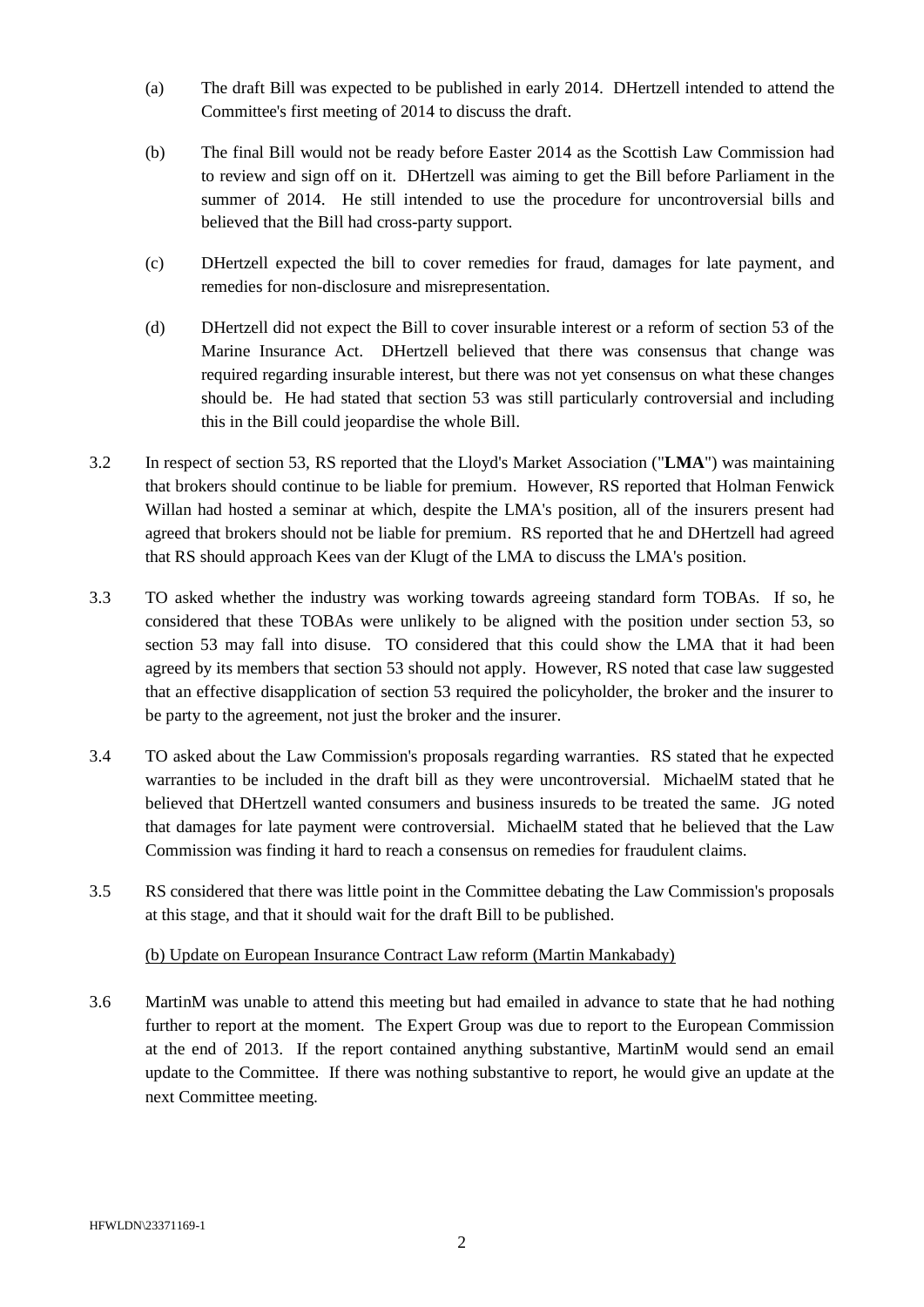## **4. Issues for discussion**

(a) Conflicts of interest, client assets and IMD2 – discussion to be led by David Hough, CEO of LIIBA

- 4.1 DHough explained the background to IMD2. He stated that it had originally been proposed in July 2012 but that its progress through the European Parliament had been slow. The main activity had been in September and October 2012 during Cyprus's presidential term but otherwise the European Council had been largely inactive regarding the proposal.
- 4.2 DHough reported that approximately 600 amendments had been made to the original text but that the amended version was not yet publicly available. He stated that the Economic and Monetary Affairs committee ("**ECON**") was expected to vote on the current version on 17 December 2013.
- 4.3 DHough stated that elections for the European Parliament were scheduled for May 2014, so progress would cease in approximately March 2014 while Members of the European Parliament campaigned for re-election. DHough explained that if a proposal did not make it through the European Parliament before the Parliamentary session ended, it would be lost. DHough considered that IMD2 was unlikely to pass through Parliament before the closure of the current session, so the current draft of IMD2 was likely to be lost.
- 4.4 However, DHough reported that various alternatives had been proposed, such as including an amendment to IMD1 in the Markets in Financial Instruments Directive II ("**MiFID II**") in order to incorporate the conflicts and disclosure provisions of MiFID II into IMD1. DHough considered that, if this happened, there may be little interest in enacting IMD2 as a separate Directive.
- 4.5 DHough briefly explained the scope of IMD2:
	- (a) It would apply to insurance aggregator websites and to the direct sale of insurance products by insurance companies. DHough reported that there was a broad consensus that this extension of scope was appropriate.
	- (b) Loss adjusters would not be included within the scope of regulation, and there would be a carve-out for travel insurance providers. Again, both of these proposals were largely noncontentious.
	- (c) The draft included provisions on conflicts and disclosure, including a proposal for compulsory disclosure of remuneration. This proposal had been discussed at length, as there had been some opposition to a compulsory disclosure regime. ECON's current draft of IMD2 proposed that intermediaries should disclose the nature of their commission and, in respect of general business, should disclose any separate fees received and the source of their commission, but not the actual amounts received. DHough explained that these provisions had been copied from MiFID II.
- 4.6 RS thanked DHough for his briefing and invited questions from the Committee members.
- 4.7 JG said that it was interesting to hear that IMD2 could be dropped for a quick fix on IMD1. DHough said that, if IMD1 was amended to incorporate conflicts and disclosure principles (which he considered was the currently preferred approach), there would be comparatively little content remaining in IMD2.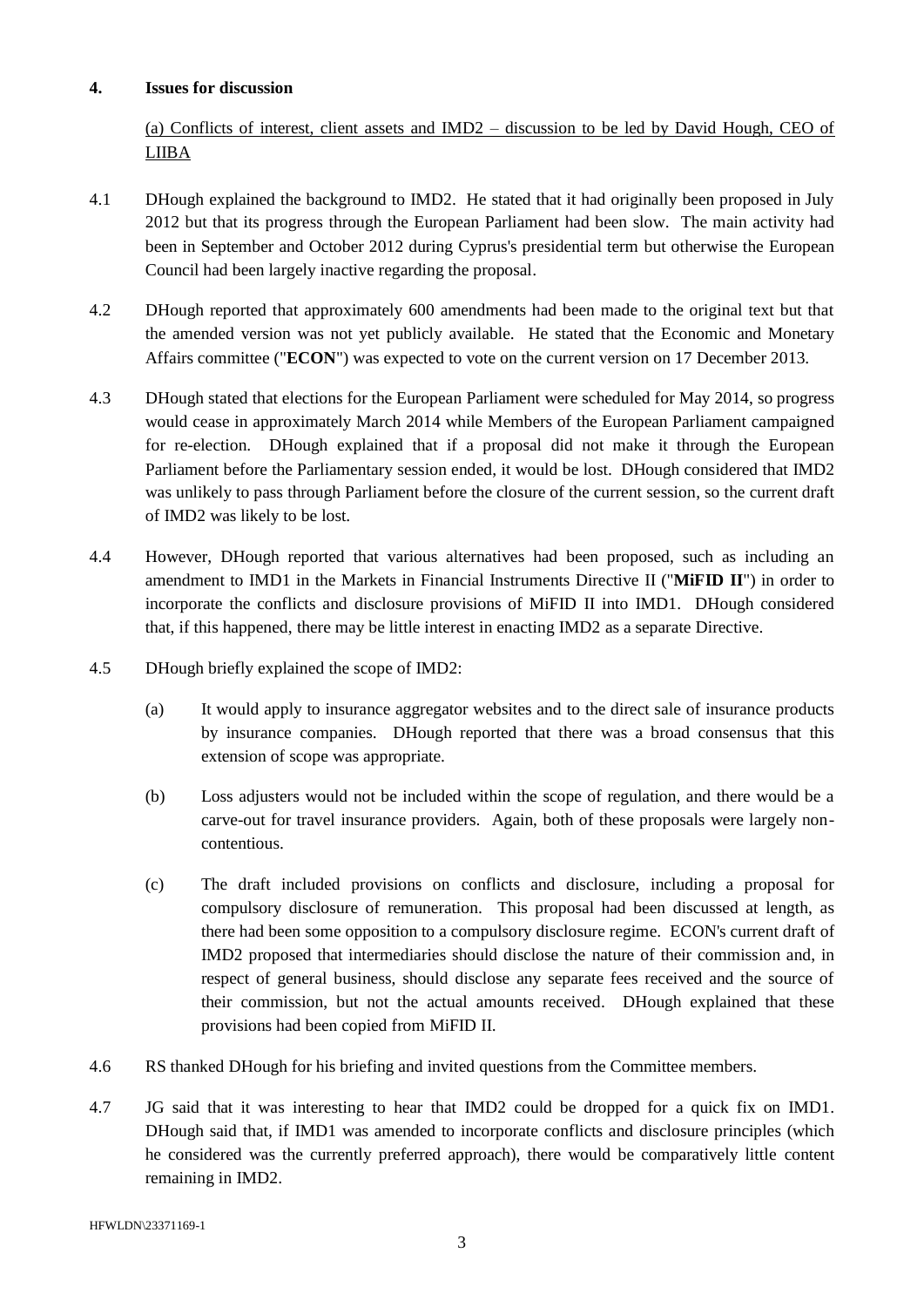- 4.8 RS asked whether claims management would fall within the scope of IMD2. DHough said that IMD2 would contain some reference to it, as it formed part of an intermediary's activities.
- 4.9 DHough also reported that the FCA, EIOPA and the Dutch regulator were keen for insurance investment products (or insurance PRIPs) to be covered by IMD2.
- 4.10 MichaelM asked what would happen if the legislative process did grind to a halt. DHough explained that a new Parliamentary session would commence in October, so it was unlikely that anything that was not urgent would be addressed before then. In the longer term, DHough considered that IMD2's prospects would depend on whether the Commissioner for the Internal Market was interested in reviving it, but that it could potentially be put on hold for a long time.
- 4.11 TO asked whether the British government was pushing for a regime on disclosure. DHough said that it was not, and that other member states also had no desire to push for it.
- 4.12 RS asked whether the FCA was looking at mid-sized brokers. DHough said that it was, and was looking generally at UK brokers in the retail sector (i.e. smaller commercial/personal lines brokers). RS said that the Committee had previously identified brokers and conflicts as a key area for investigation. DHough stated that the FCA had produced a report and held a hearing but that nothing further had happened since then. DHough was not expecting the subject to come back onto the agenda but considered that it could resurface without warning.
- 4.13 The discussion turned to Ernst & Young's report for the European Commission on pools and line slips and the subscription market. RS explained that the report had concluded that there were no competition problems within the subscription market but that there were competition concerns in relation to pools and line slips.
- 4.14 DHough explained that the European Commission's insurance block exemption was due to expire in March 2017, so the process of considering whether to extend it would probably start in 2014. DHough considered that, if the exemption was renewed, the definition of "pool" should capture what pools were originally meant to do e.g. write nuclear risks. DHough noted that members of pools were required to assess their market share but that this was often difficult to do in practice.
- 4.15 RS asked whether a line slip would constitute a pool. DHough considered that, arguably, it could do, as could a binding authority. DHough said that he would prefer the definition of "pool" in any revised block exemption to capture a small handful of pools (e.g. nuclear pools, as previously mentioned) and that other pools should be subject to the standard competition regime.
- 4.16 RS raised London market quota share reinsurances and wondered whether they were permitted under the competition rules. MichaelM replied that he could see why they might be regarded as pools, although he considered that they were not.
- 4.17 RS asked DHough what else was on LIIBA's agenda. DHough replied that some amendments to the CASS rules, which had first been proposed many years ago, were expected before Christmas. The amendments would be the first set of rules that the FCA would formally approve, so were being examined by the FCA's competition department. DHough explained that LIIBA supported the tightening of the client money rules and that it hoped to achieve a position where debtors and creditors would be clearly identifiable upon the failure of a broker.
- HFWLDN\23371169-1 4.18 RS asked what had happened since Deloitte's report on broker financial resources. He asked whether LIIBA was looking at the methods of helping brokers with their financial resources.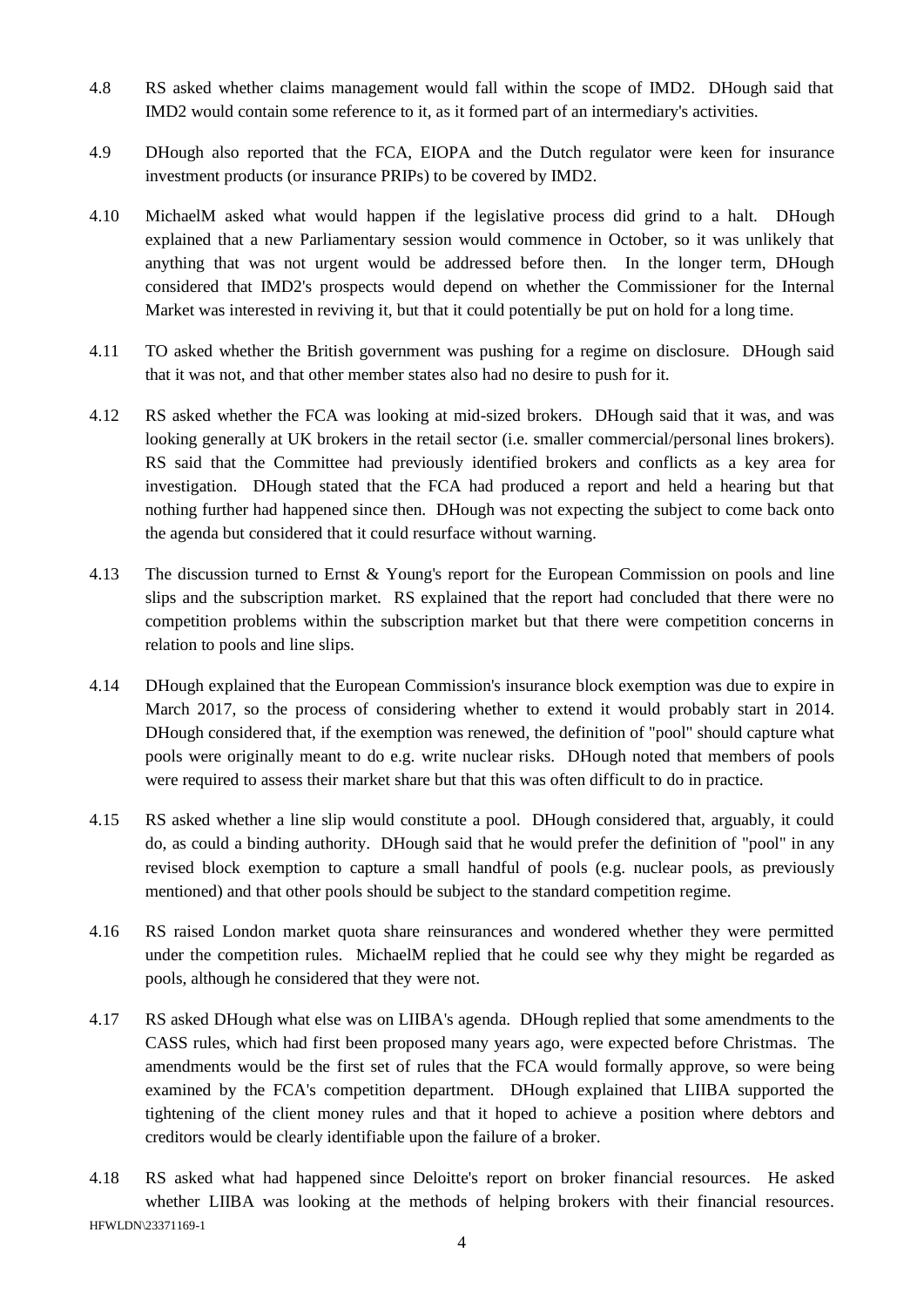DHough explained that it was often difficult to work out the appropriate level of financial resources, as there was little guidance available and the banking rules had effectively just been transposed to the insurance industry. DHough considered that there was some inconsistency in the FCA's assessment of firms, so the level of capital required to be held could depend on when the firm was assessed.

4.19 There were no particular questions, so RS thanked DHough for attending the meeting.

#### (b) Systemically important insurers (Jonathan Goodliffe)

- 4.20 JG stated that MB had been due to discuss this subject. JG considered that he was not an expert on the matter and expected that BD would know more.
- 4.21 JG discussed the FSA's "non-zero failure" principle, which was that prudential regulation was not aimed at preventing failure but at managing it in an orderly way. JG noted that this principle was obviously breached when Lehman Brothers collapsed.
- 4.22 JG also referred to other issues that had arisen, such as Equitable Life, which had caused public distrust in the financial services market. JG stated that the "non-zero failure" principle had initially focussed on banks, with the aim of preventing the biggest institutions causing more damage than necessary. The principle had then been extended to the insurance sector to achieve consistency across the regulated sector and to avoid regulatory arbitrage.
- 4.23 JG stated that the Financial Stability Board ("**FSB**") had started to identify global systemically important insurers ("**GSIIs**"), i.e. those whose failure would disrupt the market as a whole. Factors in deciding whether an insurer was a GSII included its size, global activity, interconnectedness, substitutability (i.e. could it be replaced?) and non-traditional activities. The FSB had proposed that the GSIIs it had identified should put together systemic risk management plans.
- 4.24 The FSB had published a list of nine GSIIs in July 2013 (available in Annex I of: [http://www.financialstabilityboard.org/publications/r\\_130718.pdf\)](http://www.financialstabilityboard.org/publications/r_130718.pdf). JG and the Committee did not know whether the FSB had revealed the identity of the firms that had been considered for inclusion but ultimately had not been included in the list. A list of globally significant reinsurers was expected to be published in July 2014.
- 4.25 RS asked what these GSIIs were systemically important to. BD agreed, and considered that it was debatable whether the failure of these GSIIs would have an effect as serious as a failure of a large bank. JG considered that an insurer could be systemically important as its failure could cause a loss of confidence in the insurance sector.
- 4.26 BD considered that the purpose of identifying GSIIs was to ensure that the GSIIs were better capitalised so that the relevant government would not be required to provide assistance in the event of the failure of a GSII. JT considered that classification as a GSII could be viewed as a statement that it would be too expensive for the government to step in and save the insurer in question.
- 4.27 MichaelM wondered why, for example, Zurich was not on the list of GSIIs, despite being on the same scale as other insurers on the list. RS stated that he could see Lloyd's and some reinsurers being systemically important, but not some of the insurers that had been classified as GSIIs. JG and MichaelM stated that Sean McGovern had explained that Lloyd's was not a GSII because it was a market rather than an insurer.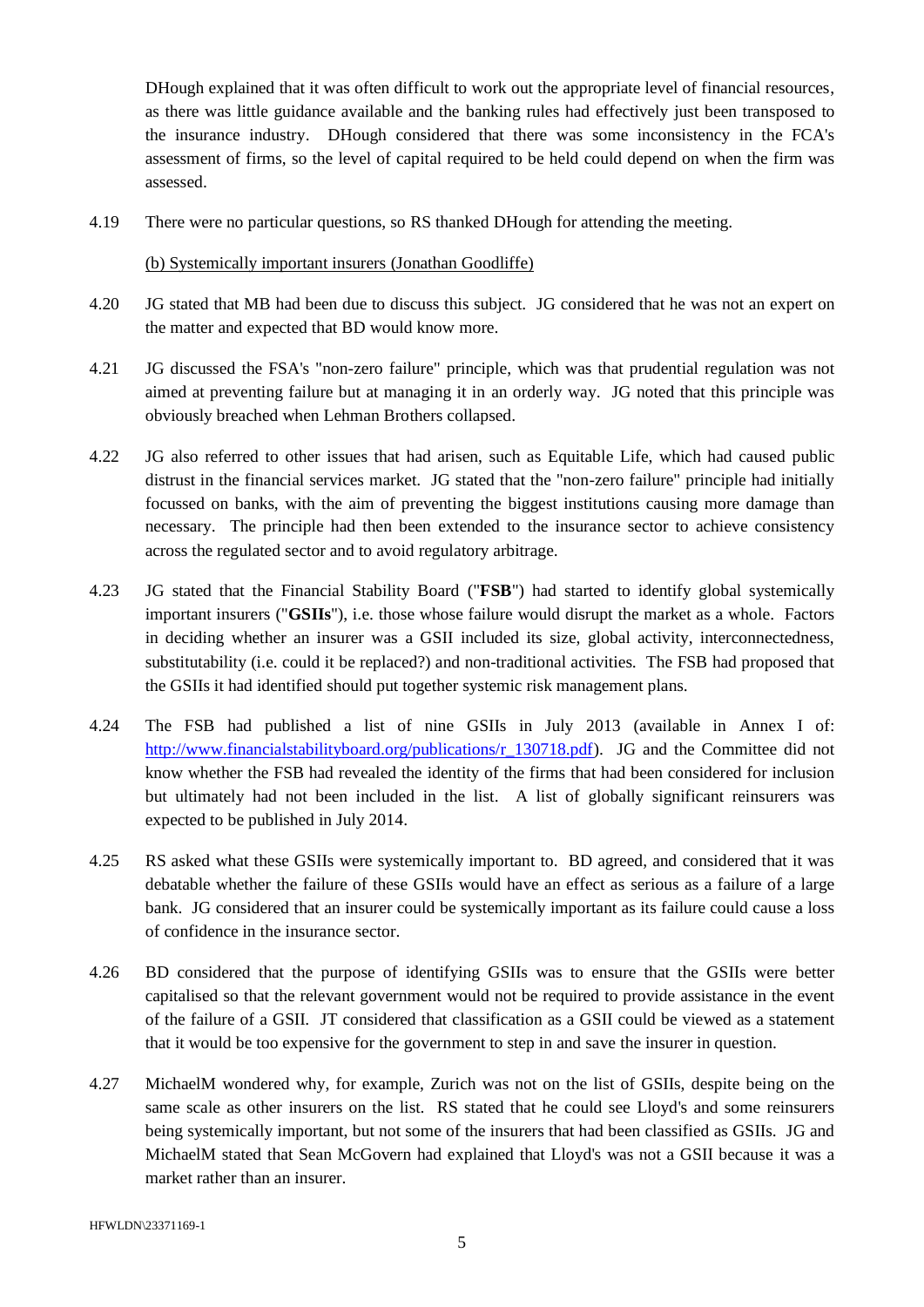- 4.28 JG stated that the industry's response to the FSB's list had been quite hostile. For example, the Geneva Association had said that, generally, the larger an insurer was, the more diverse it was, so it was inappropriate for the FSB to apply a test based on the size of insurers. CW stated that it seemed that the FSB was trying to apply banking solutions to the insurance sector. JG considered that such a hostile response from the industry was unusual but that this might be explained by the fact that the requirements proposed to be placed on GSIIs were extensive and expensive.
- 4.29 JG reported that the PRA was looking at the same issue and that its focus seemed to be on the life sector due to the level of funds in with–profits products, but that there were concerns regarding the general sector. The Bank of England and the FSA had said last year that the PRA would work with insurers, the Treasury and the Bank of England to enhance the resolution framework. JG noted that EU legislation had also been proposed, although this was at a very early stage.
- 4.30 BD agreed with JG's summary and had nothing further to add. RS thanked JG for his summary.

# (c) ARIAS's proposals to address the cost of arbitration: the ARIAS Fast Track Arbitration Rules (Christopher Foster)

- 4.31 CF said that there was some discomfort in the market over whether arbitration was a satisfactory way of resolving (re)insurance disputes. CF explained that arbitration procedures generally followed court procedures, cost a similar or greater amount than court procedures and were dependent on the availability of arbitrators. CF also noted that there had been a fall in the number of arbitrations in 2013.
- 4.32 CF explained that a task force had been set up in the US to look at the problems with arbitration procedures and to set up a fast-track procedure. CF reported that the ARIAS Fast Track Arbitration Rules had now been introduced. The process under these Rules was as follows:
	- (a) preliminary identification of issues;
	- (b) appointment of an arbitrator within 28 days of commencing arbitration;
	- (c) decision to be made within four months of the start of the process;
	- (d) a reasoned opinion to be provided within 14 days of the decision being made; and
	- (e) everything to be dealt with in writing on a documents-only basis.
- 4.33 CF explained that there had been some debate over whether the Rules should be mandatory and/or whether the process should be set. CF reported that the Rules would not be mandatory and would not be set: they would be agreed by the parties once the process started. He noted that in certain circumstances arbitrators would be able to overrule the agreement between the parties but considered that an arbitrator would have to be bold to do this in practice
- 4.34 CF considered that the new procedure would be used, but was unlikely to be sufficiently widely adopted to effect a sea-change. RS asked whether parties would need to opt into the Fast Track Rules once the dispute had arisen. CW stated that a clause in the contract between the parties could elect for the Fast Track process. CF noted that parties would need to make sure that the broker was a party to the arbitration agreement to ensure that the broker could be made a party to the arbitration.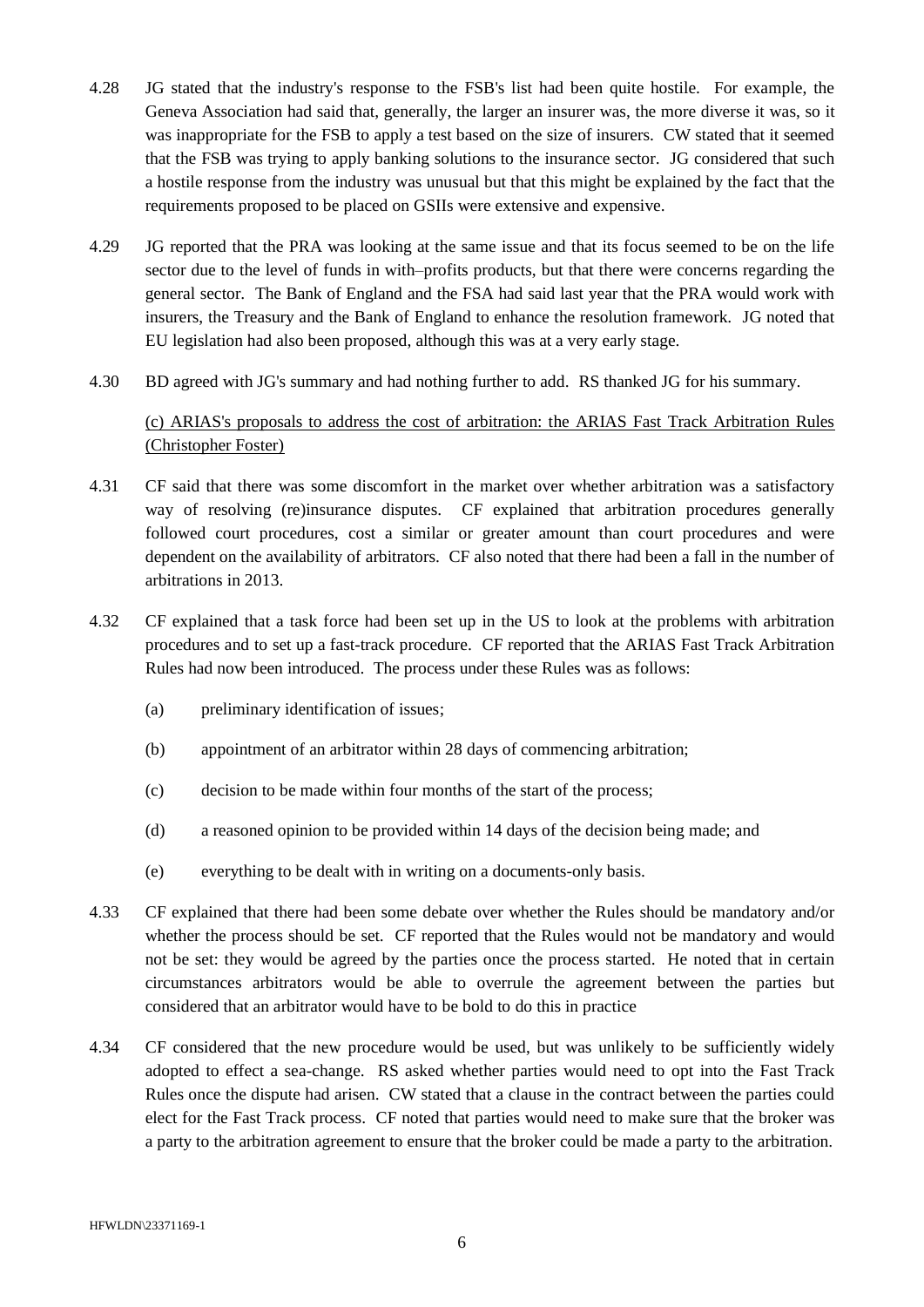- 4.35 CF also noted that some amendments to the main ARIAS rules would take effect on 1 January 2014. These included replacing references to telex with references to email, and adding references to proportionality and speed.
- 4.36 There was some general discussion regarding the use of arbitration. MichaelM said that on occasion he had recommended that clients used the Commercial Court rather than arbitration (or at least opted for a sole arbitrator) but that clients tended to be reluctant to use the Commercial Court due to the risk of publicity and often found it very difficult to agree on a sole arbitrator, as generally each party would not trust any suggestions made by the other. CF also noted that clients liked the idea of "commercial men" deciding their dispute, making arbitration more attractive. MichaelM mentioned that the market that ARIAS was aimed at was quite small, so it could be hard to find an available arbitrator once conflicts and availability had been dealt with.

## (d) EIOPA's opinion on payment protection insurance

4.37 It was agreed that the Committee had little to say on EIOPA's opinion.

### (e) Insurance add-on products

4.38 JG considered that add-on products were an important subject but that something substantive needed to happen (e.g. the FCA publishing the findings of its market study) before the Committee could make a valuable contribution. RS agreed that consideration of the subject should be deferred to a later meeting.

#### (f) ABI review of the products, information and advice available to people as they reach retirement

- 4.39 JT considered that it was strange that the ABI was looking at this subject given that the FCA was carrying out a similar review (its thematic review of annuities). RS again considered that substantive reports or proposals were needed before the Committee could discuss the subject.
- 4.40 JG noted that the FCA's thematic reviews seemed to be informal and not based on set rules. He considered that it was difficult to find out about the scope or substance of a thematic review until the findings were published.

## **5. Monitoring of sector developments**

- 5.1 The Committee noted several sector developments that had occurred within the last three months.
- 5.2 JG stated that the adoption of the second Solvency II Quick Fix Directive on 21 November 2013 was very important. He stated that the agreement on Omnibus II that had been reached was extremely complex and might be a topic for a detailed discussion at a future Committee meeting.

### **6. Committee membership**

- 6.1 The Committee considered the applications of Helen Chapman (Hogan Lovells International LLP), Nigel Frudd (Minories Law) and Chris Jefferis (Ince & Co International LLP) to join the Committee. All of the applications were approved by the Committee. RS agreed to inform the three applicants that they had been approved as members.
- 6.2 MichaelM asked whether there were any constitutional limits on who could be appointed as a member of the Committee and the number of members. RS confirmed that there was no maximum limit on the number of members. He also confirmed that membership of the Committee was an

HFWLDN\23371169-1